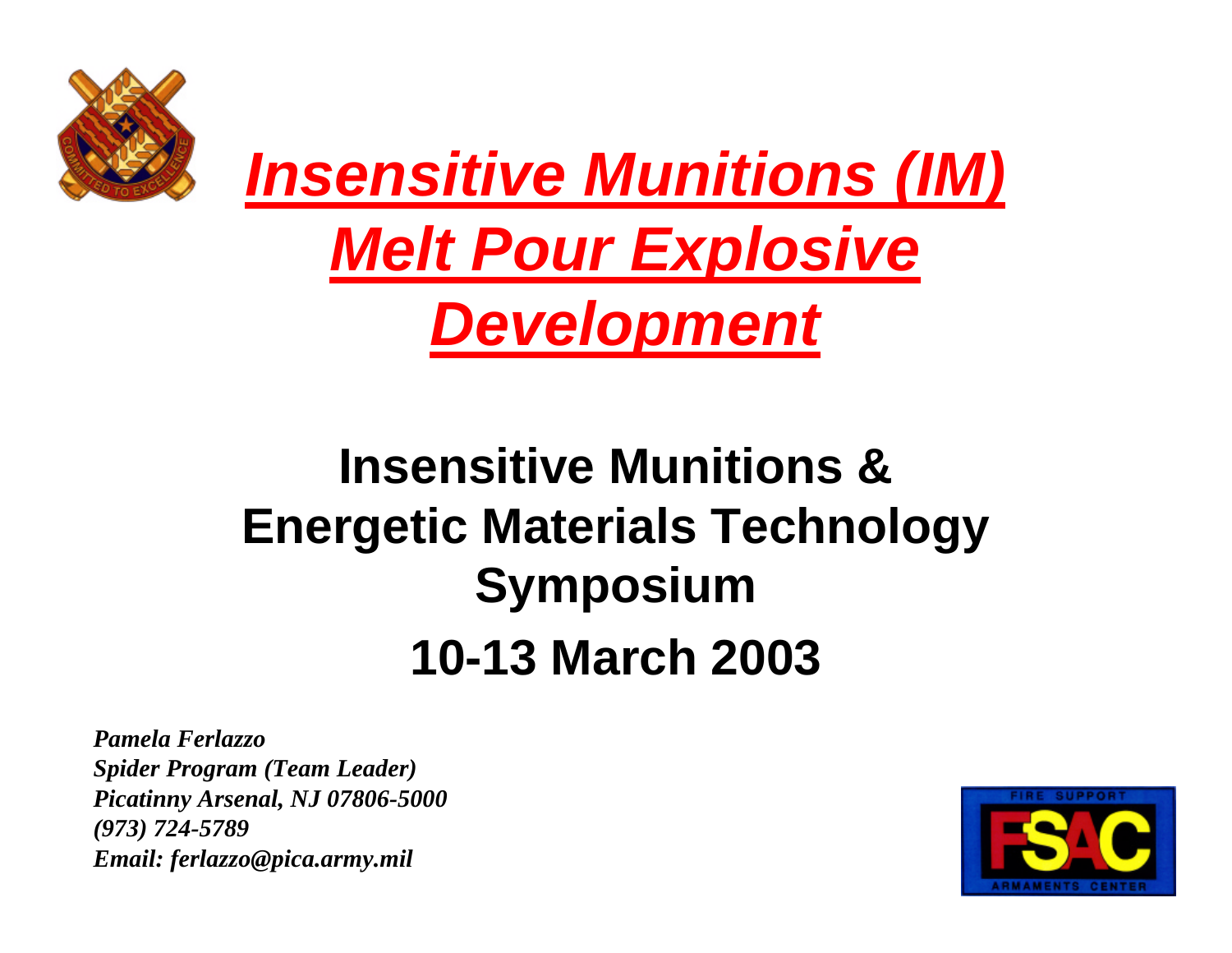



• **Introduce the IM community to new developments in melt pour explosives**

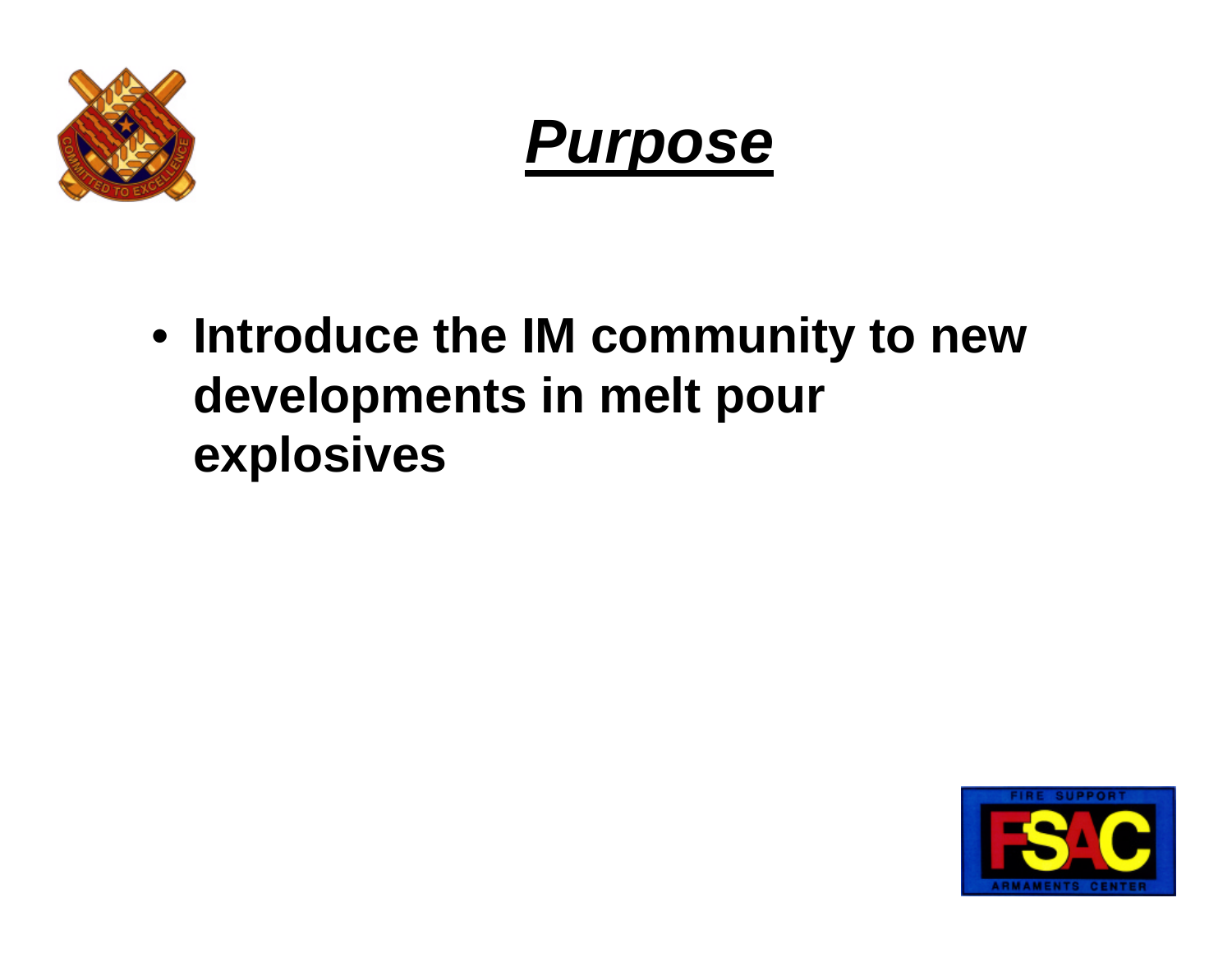



- **Development of IM melt pour explosives has been next to none**
- **Picatinny Arsenal and Thiokol Propulsion developed the first melt pour explosive (PAX-21) to exhibit IM properties (currently in production)**
- **PAX-21 success led to increased interest in all areas of IM melt pour explosives I.e., cost, producibility, facilitization, etc.**

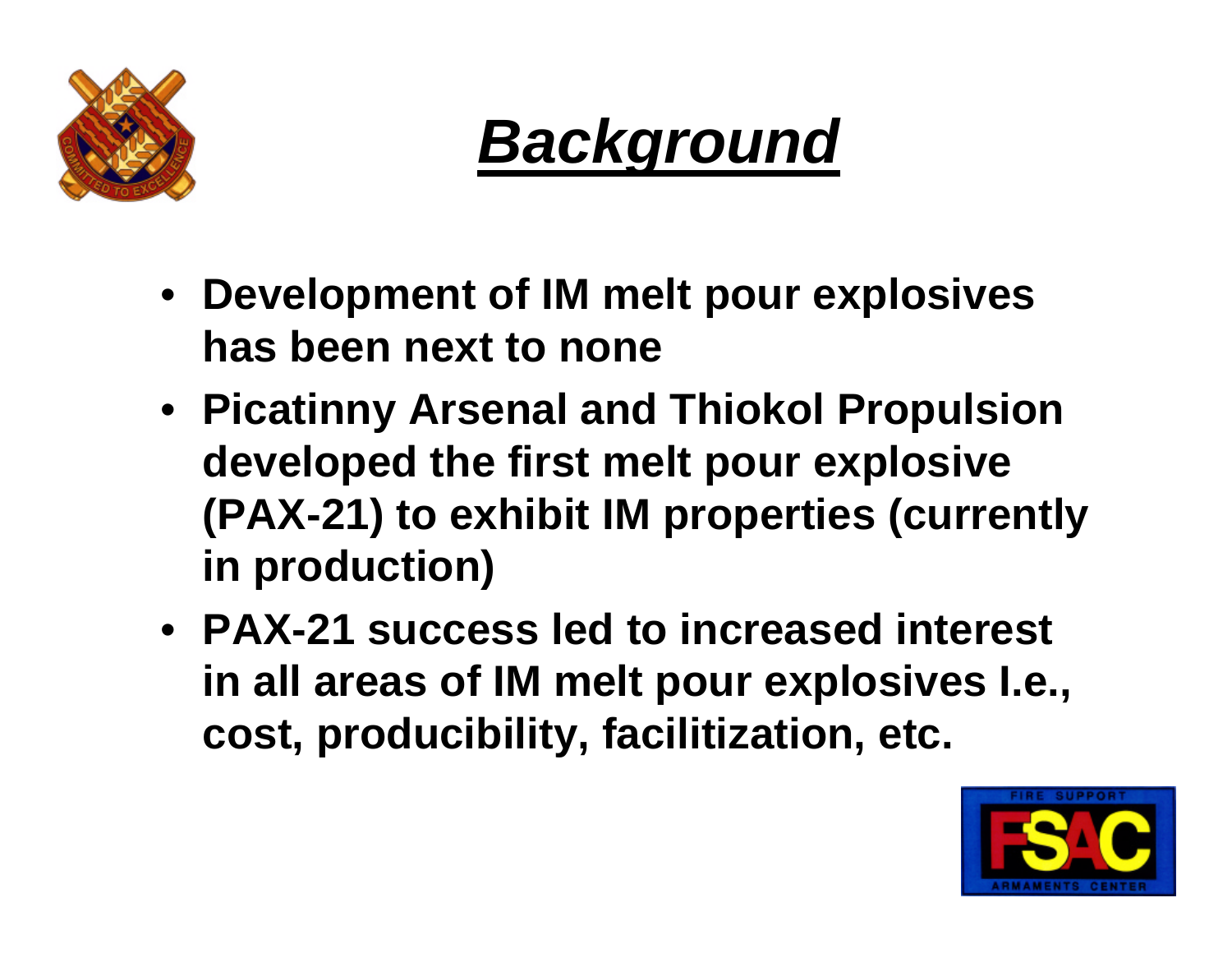

# *Current Melt Pour Explosives*

**Examples:**

- **TNT based explosives (Octol and Cyclotol)**
- **Composition B**
- **TNT**
- **Tritonal**

**Requirements for future explosives:**

- **Meet MIL-STD 2105**
- **Explosives to be stored on Navy ships must not contain TNT or Octol**
- *❖* **Current explosives do not meet above requirements**

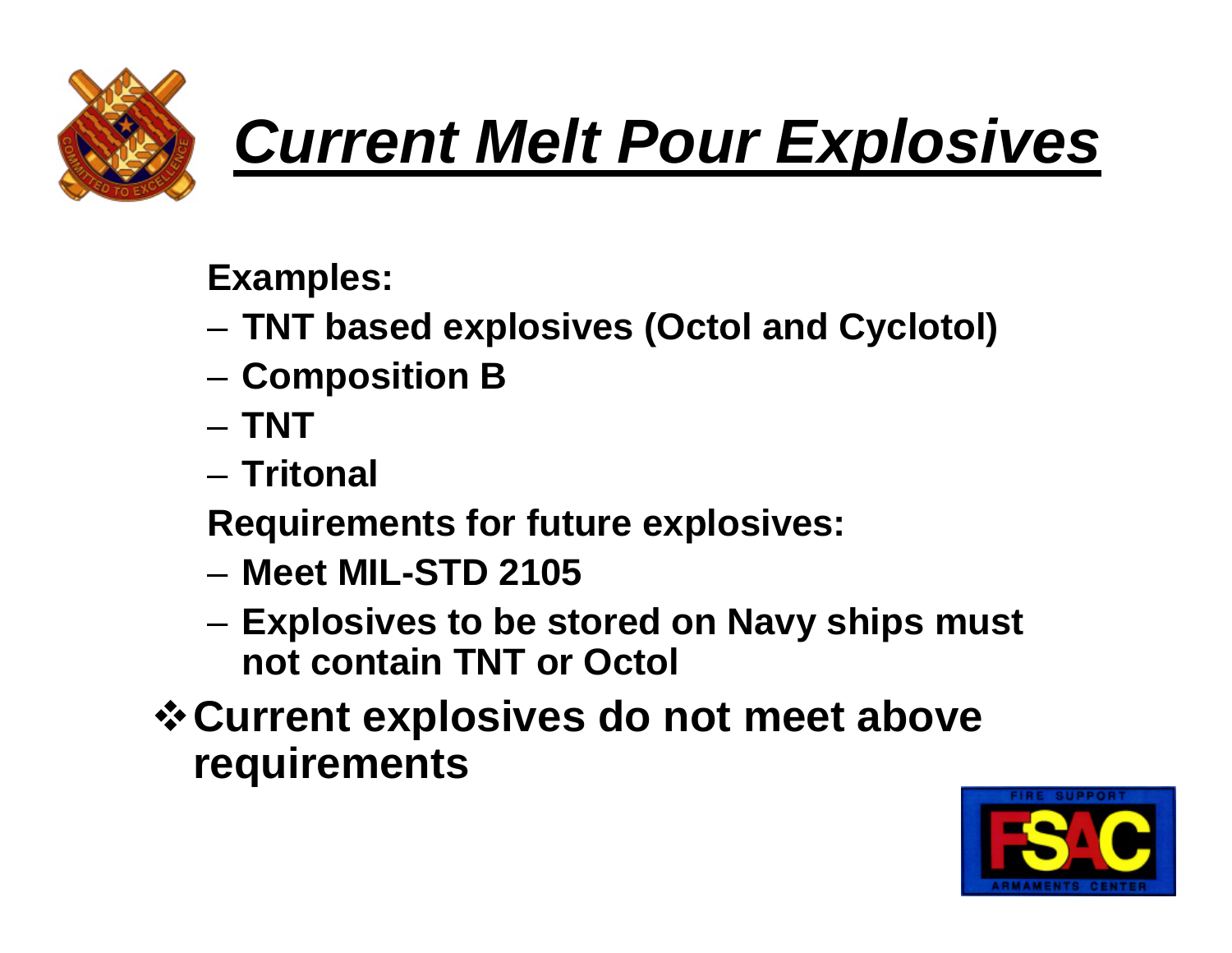

## *IM Melt Pour Explosives*

- **Family of PAX**
	- ÿ **21- Comp B replacement: RDX, DNAN, AP and trace amounts of MNA (for processability) currently in production**
	- ÿ **24 TNT replacement: DNAN, AP and MNA**
	- ÿ **25 Comp B replacement: RDX, DNAN, AP and MNA (different proportions for RDX, DNAN, and AP) better performance than PAX-21**
	- ÿ **26 Tritonal replacement: DNAN, Al, AP, MNA**
	- ÿ **28 Unitary warheads: RDX, DNAN, Al, AP, MNA**
	- ÿ **40 Octol replacement: HMX, DNAN, MNA \***
	- ÿ **41 Cyclotol replacement: RDX, DNAN, MNA \***



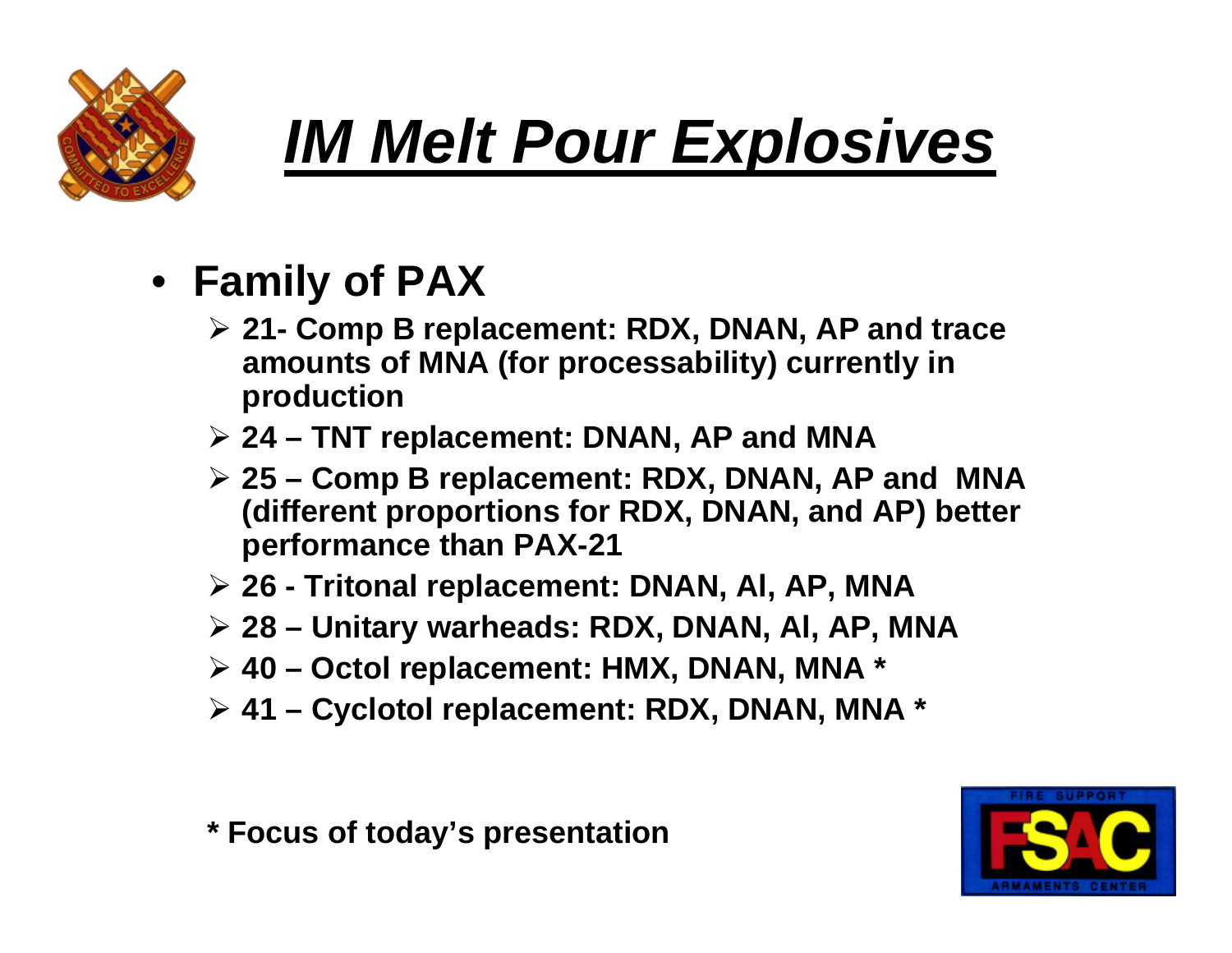

### *Spider Program*

#### *– A smart alternative to Antipersonnel Landmines*

#### **Munition Control Unit (MCU)**

**Contains: 6 Miniature Grenade Launchers (MGLs) with 6 grenades**



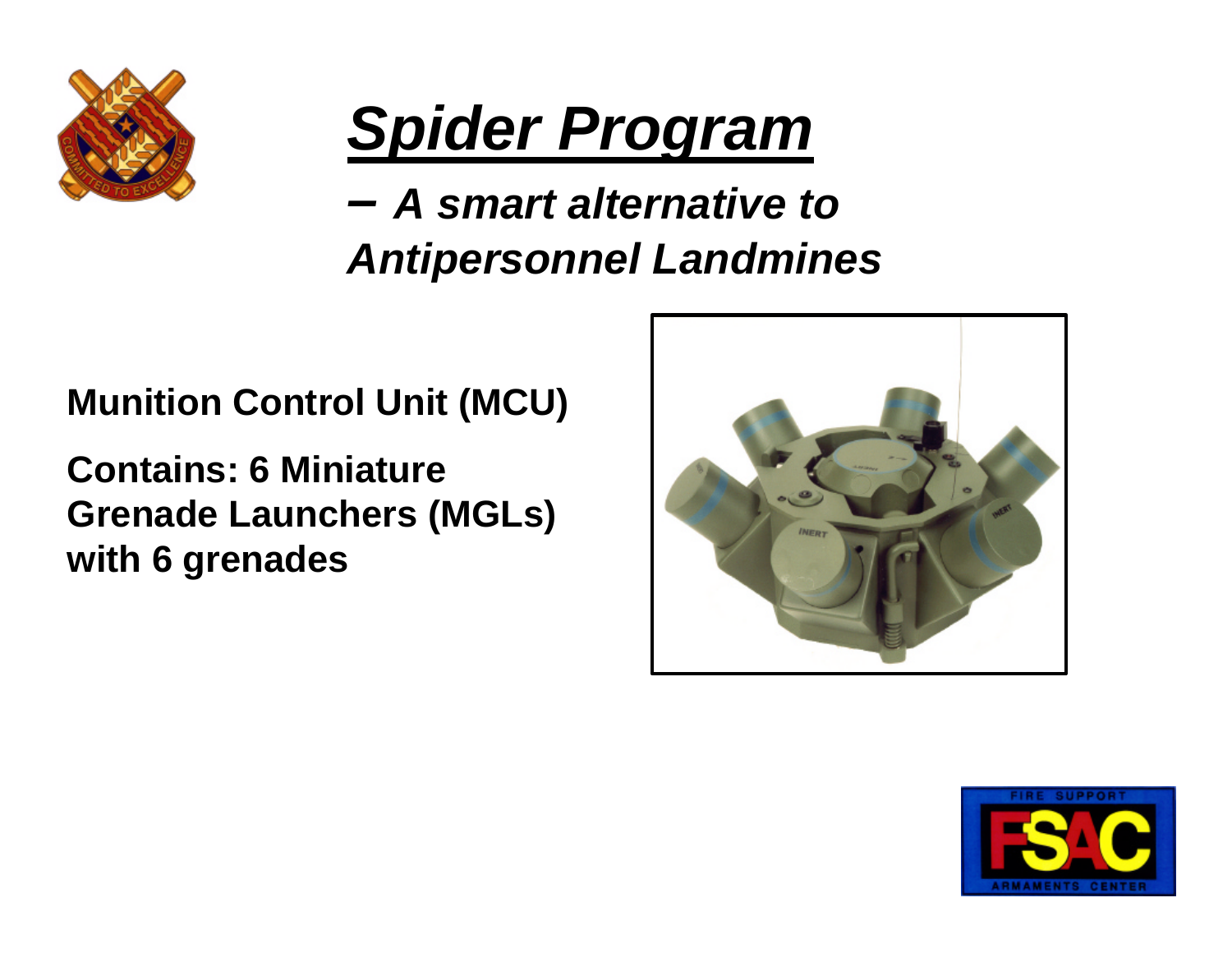

 **Effectiveness requirement – the system must be as lethal as the M16 Antipersonnel Mine (TNT explosive)**

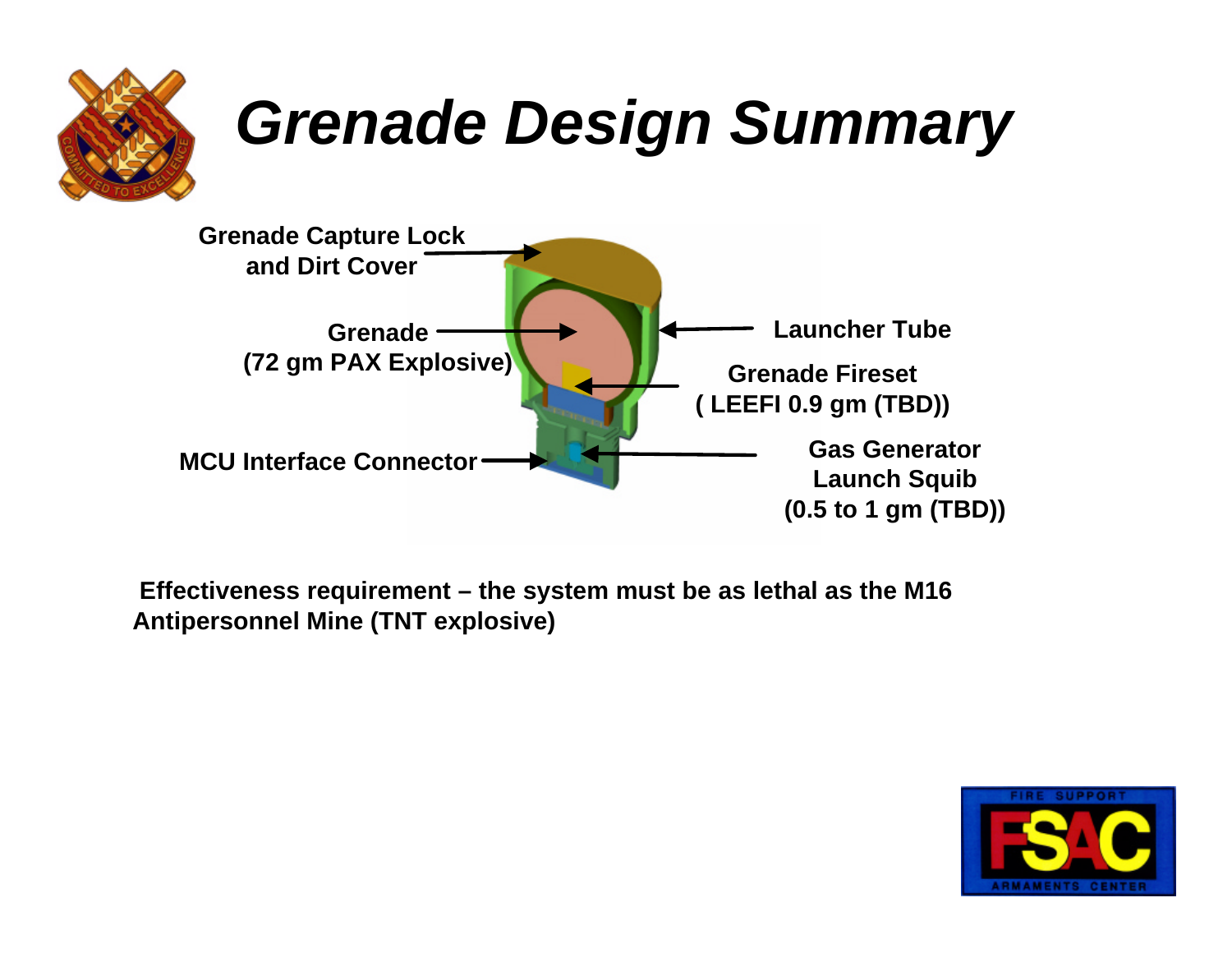

# *Melt Pour Explosive Development for Spider*

- **Requirements:**
	- **Retain advantages of melt pour operation**
	- **Exhibit high detonation velocities and pressures for fragmentation**
	- **Maximize detonation reliability**
	- **Retain low shock sensitivity**
	- **Keep it cheap**

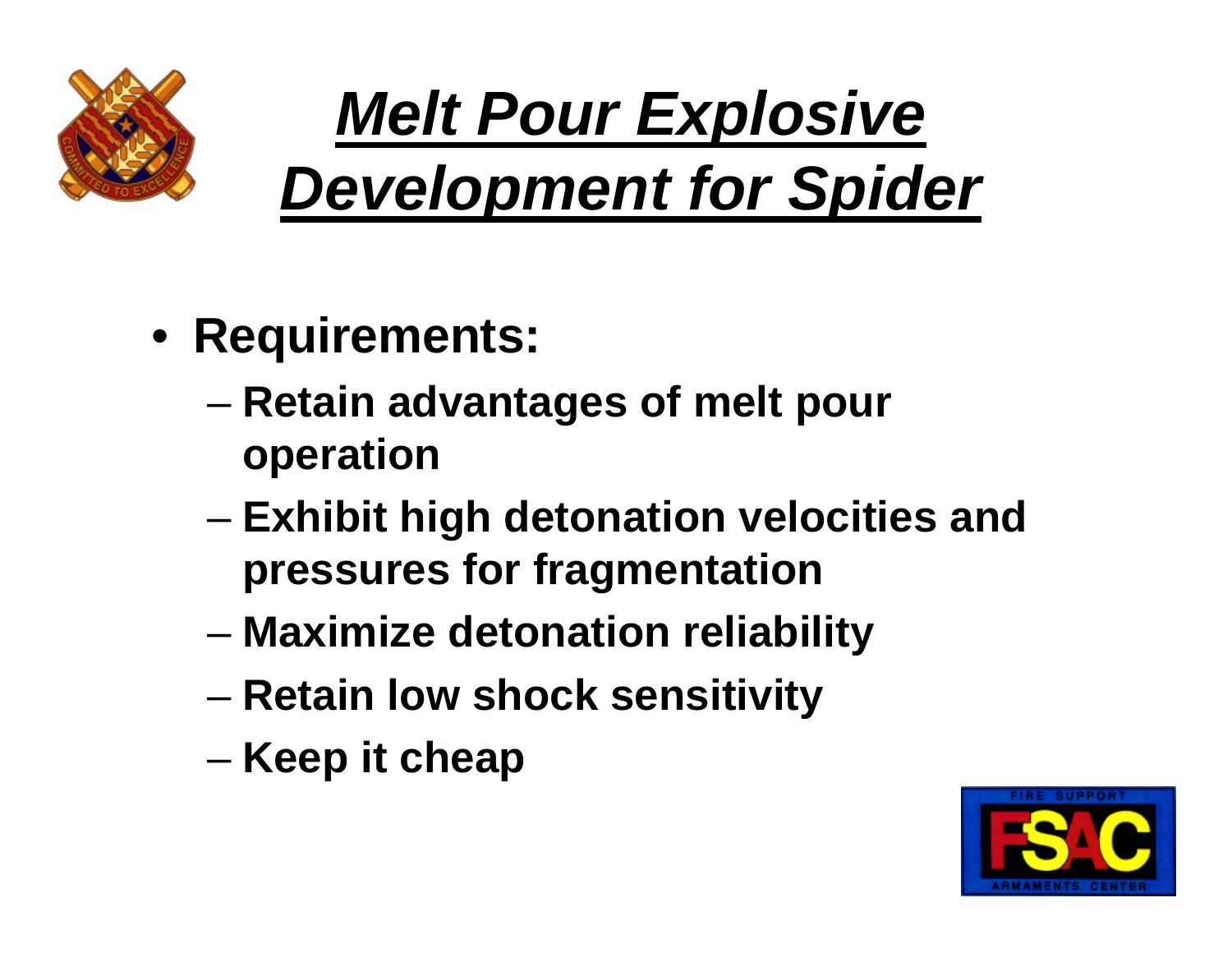

# *Specific Goals for Spider Melt Pour Explosives*

- **Processing less than or equal to 3.5 kP @ 205 degrees F**
- **Shock sensitivity (NOL card gap) – less than 160 cards**
- **Detonation velocity equal to or greater than Comp B**
- **Dent Depth equal to or greater than Comp B**

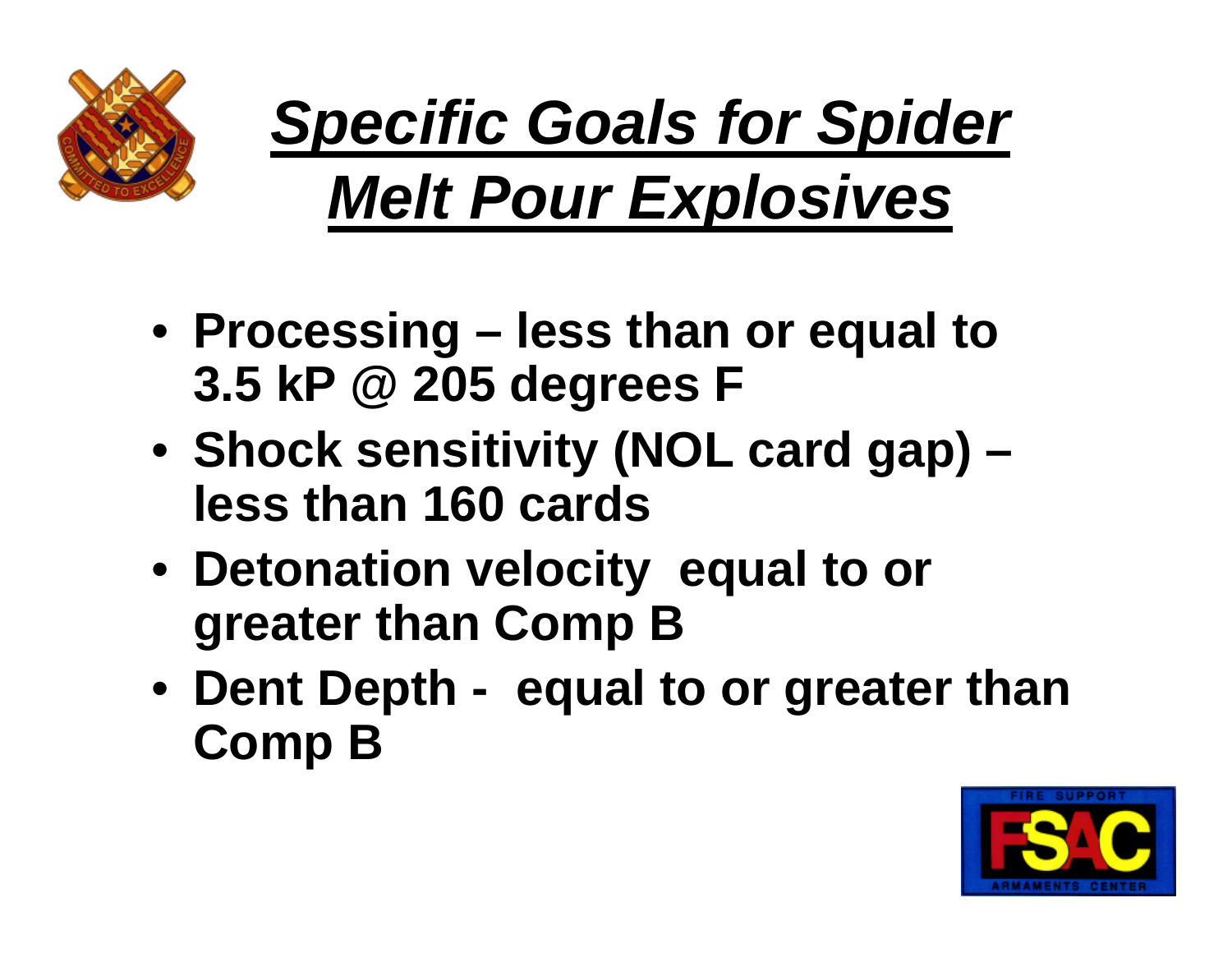





**PAX 40 & 41 exhibit larger dent depths than COMP B consistent with higher detonation pressures.** 

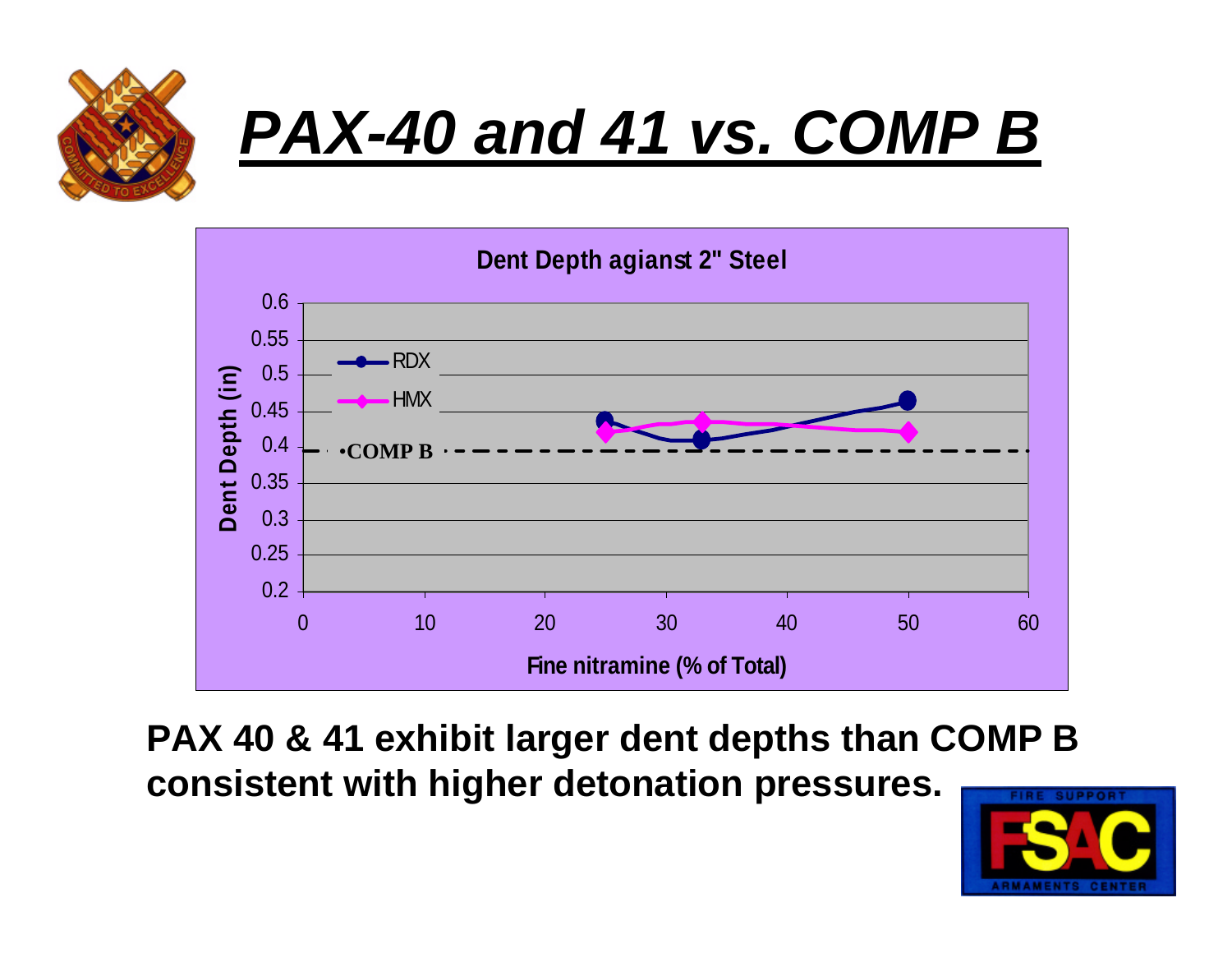

#### *PAX-40 and 41 vs. COMP B (cont.)*



• **PAX-40 & 41 exceed COMP B's detonation velocity** •**HMX versions are faster than RDX versions** •**Less fine nitramine/more coarse increases the velocity.**

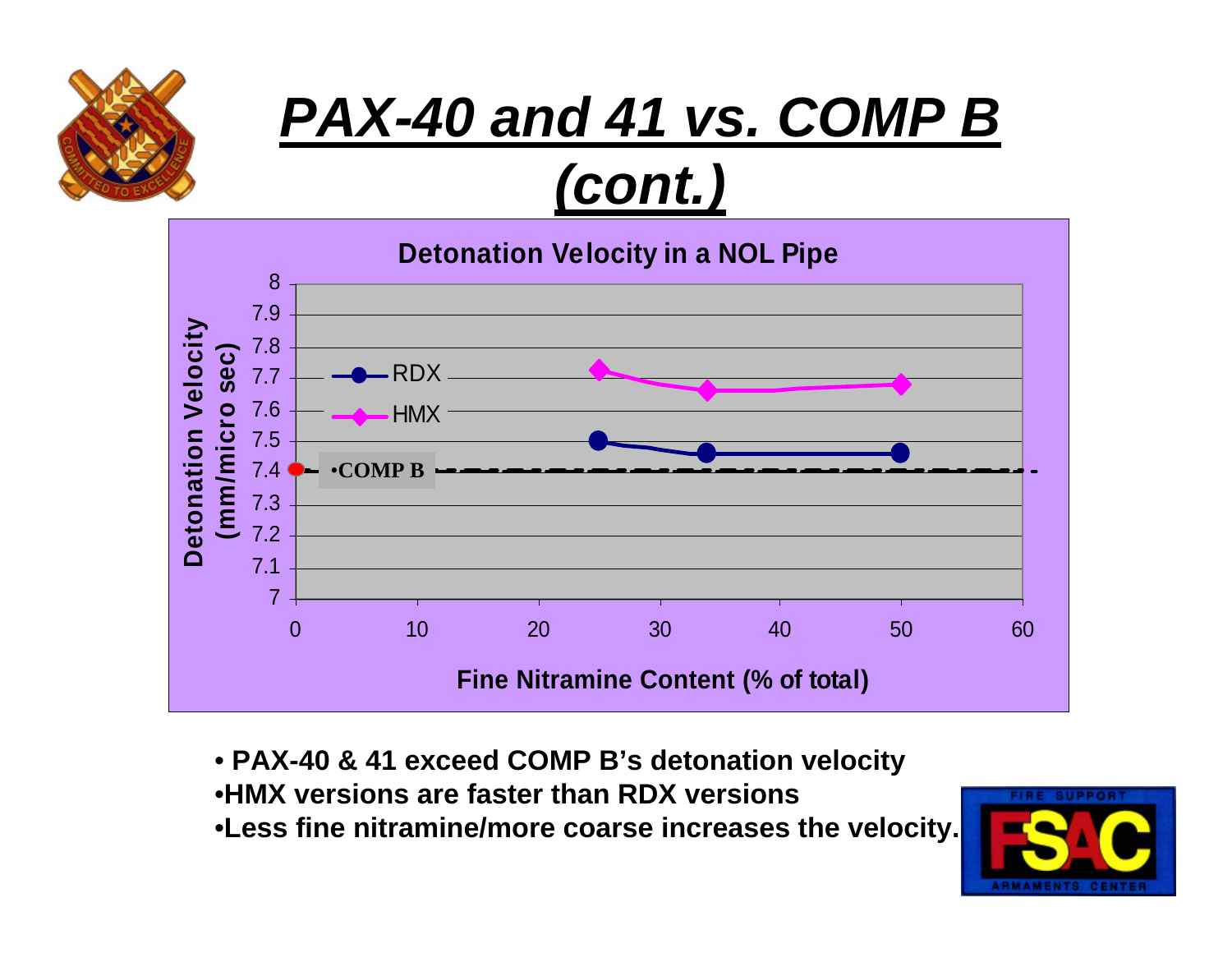

#### *PAX-40 and 41 vs. COMP B (cont.)*



•**PAX-40 & 41 are less shock sensitive than COMP B.** •**Finer sizes of nitramine lowers shock sensitivity.** •**HMX is less Shock sensitive than RDX**

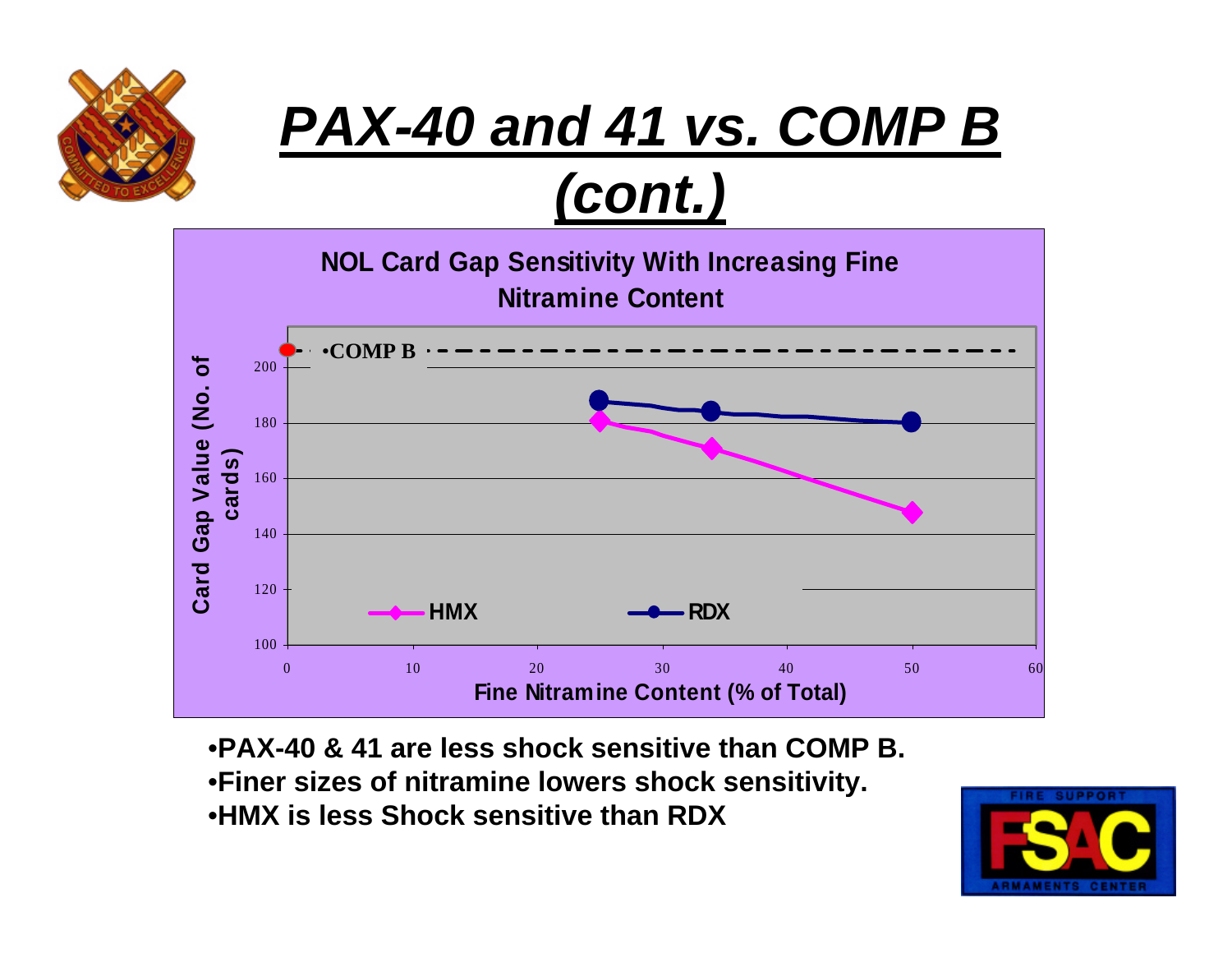



#### **60mm Mortar HE IM cartridge**